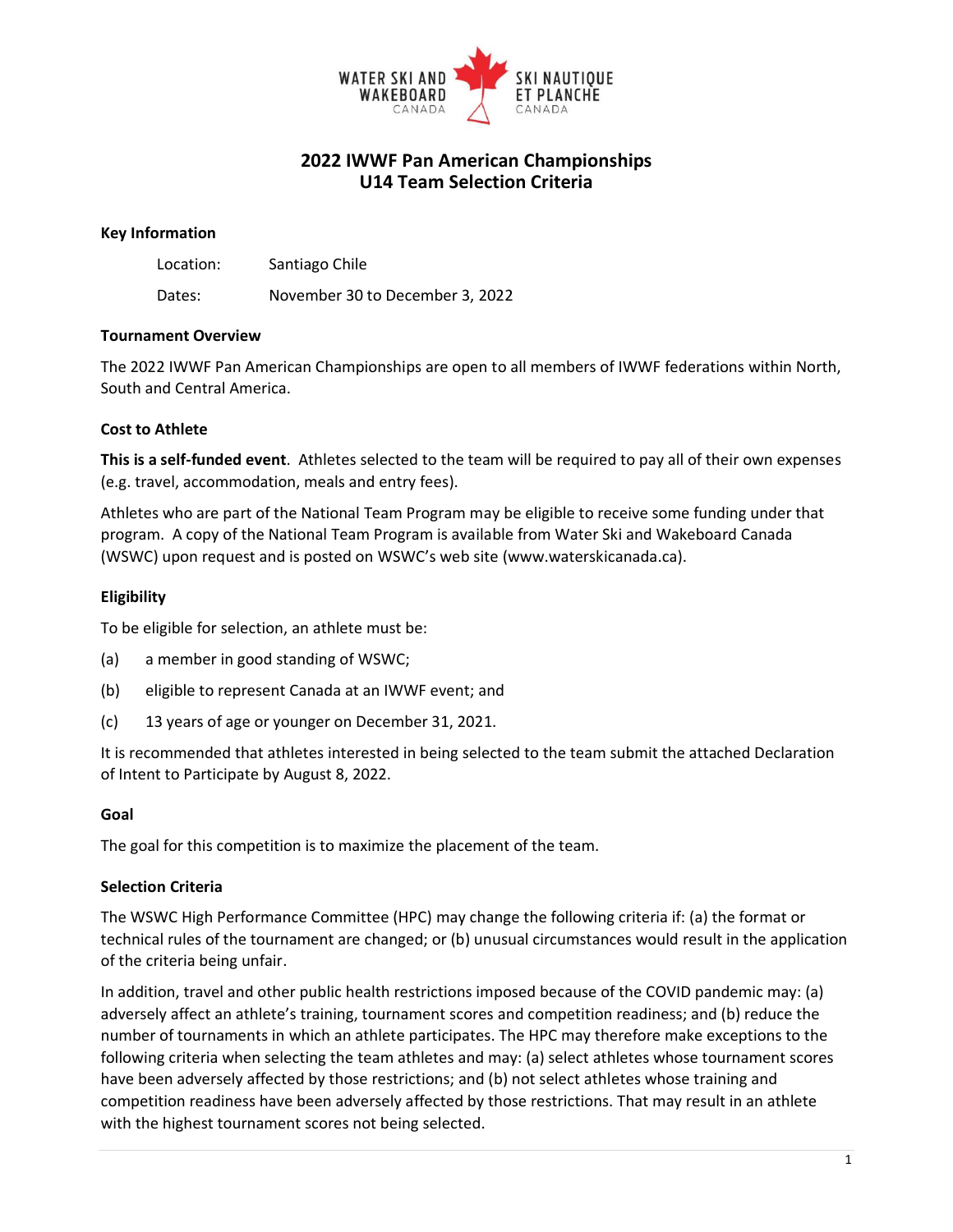

At the Championships, team scores will be calculated using the three highest overall scores in each event of the six athletes named by each country for purposes of determining the team score.

## *Event Selection Scores*

The average of each athlete's two best scores in each event during the period from January 1, 2021 to September 26, 2022 will be calculated. The two scores must be from separate tournaments, the results from which qualify for the IWWF's World Ranking Lists, and from different sites.

Each athlete's two score average in each event will be converted to overall points using the IWWF overall formulas set out below to determine the athlete's Event Selection Score in that event.

The 1,000 point score to be used for each event in the overall formulas will be based on the scores of the athletes in each event whose scores the HPC anticipates will be used in determining the other countries' team scores at the Championships. Those scores will be set out in the Benchmark Score table below. The HPC may change the Benchmark Scores if the athletes from the other participating countries who enter the Championships are different from the athletes the HPC anticipates. When the Benchmark Scores are determined (and if any scores are later changed), the Benchmark Score table below will be updated and a revised 2022 IWWF Pan American Championships U14 Team Selection Criteria will be posted on WSWC's website.

#### *Selection Parameters*

The following parameters will be used to select six athletes for the U14 Team:

- (a) there may be no more than four athletes of one gender;
- (b) the third highest Event Selection Score of the previously selected athletes will be used to determine if another athlete's Event Selection Score can improve the team score;
- (c) the HPC may select an athlete to provide a backup score even if:
	- (i) that athlete's Event Selection Score is lower; and
	- (ii) another unselected athlete's Event Selection Score is higher;

than the third highest Event Selection Score of the previously selected athletes.

#### *Selection of Alternates*

The HPC may name up to two alternates to the six athletes selected to the team based on the selection parameters above. The alternates may be selected at the time the six athletes are selected or may be selected at a later date.

#### *Competition Readiness*

The HPC may disqualify an athlete from being considered for selection to the team or remove an athlete after selection if, due to illness, injury, lack of physical fitness or other reason affecting the athlete's ability to perform, the HPC believes it unlikely that the athlete will be able to perform at the Championships at a level consistent with the scores upon which the selection of the athlete to the team would be or was based. The HPC shall advise the affected athlete of its decision.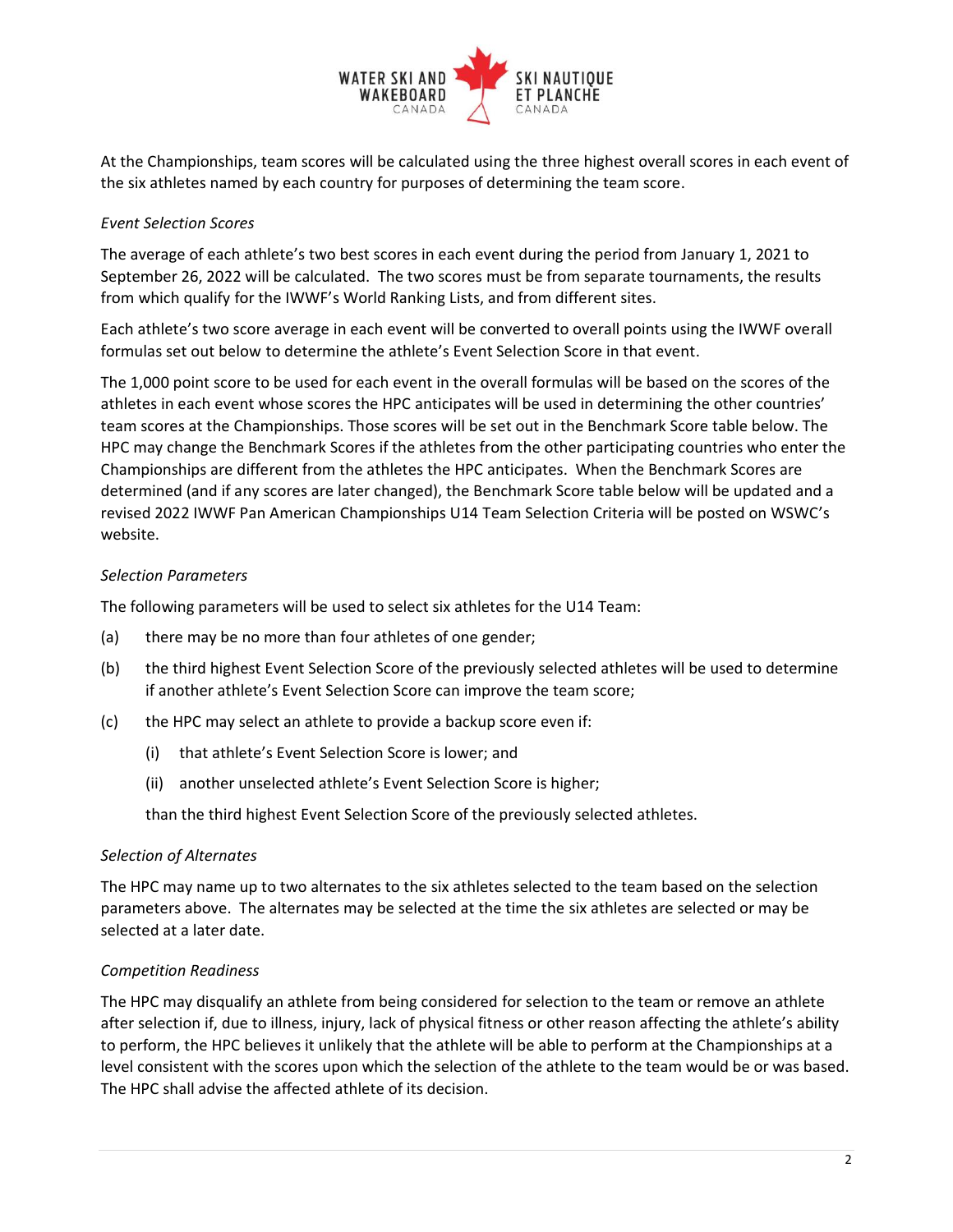

## *Code of Conduct*

The HPC may disqualify an athlete from being considered for selection to the team or remove an athlete after selection based on past or current behavior of the athlete that is inconsistent with WSWC's Code of Conduct. A copy of the Code of Conduct is available from WSWC upon request. The HPC shall advise the affected athlete of its decision.

## **Participant Contract**

Each athlete selected to the team must sign an Event Team Athlete Agreement that will obligate the athlete to adhere to all WSWC rules and regulations, including WSWC's Code of Conduct.

### **Results Submission Deadline**

Each athlete must send (or have the tournament organizer send) to WSWC at info@wswc.ca a copy of the results for the entire tournament or a ratings sheet, in either case signed by the Chief of Competition or Chief Judge, from each tournament the scores from which an athlete wants to be used in the selection process. It is the athlete's responsibility to ensure that those results or sheets are received by WSWC by 4:00 p.m. EDT on September 27, 2022. However, the HPC may use tournament results posted on the internet if it believes the posted results to be credible.

### **Selection Date**

The HPC will complete the selection the team promptly following the September 27, 2022 results submission deadline and all selected athletes will be notified of the decision.

#### **Extenuating Circumstances**

If illness, injury or other extenuating circumstances prevent an athlete from competing in the required number of tournaments or adversely affect the athlete's performances, the HPC may make exceptions to the selection criteria. If an athlete wants the HPC to consider making an exception, the athlete must make a written submission to the HPC. The written submission must be received by WSWC at info@wswc.ca by no later than 4:00 p.m. EDT on August 8, 2022. Following receipt of the submission, the HPC may require additional information from the athlete. The HPC shall communicate its decision to all athletes who may be affected by the decision.

## **Appeals**

An athlete may appeal any decision made pursuant to this document. An appeal shall be made and dealt with in accordance with WSWC's Appeals Policy. A copy of the Appeals Policy is available from WSWC upon request and is posted on WSWC's website (www.wswc.ca).

As a result of the short period of time between the day on which the athletes to attend the Championships will be selected and the team's departure for the Championships, the normal time lines in the Appeal Policy for considering an appeal will have to be shortened in order for the appeal to be completed prior to the team's departure. An appeal should therefore be filed as soon as possible following the team's selection. An appeal filed too close to the team's departure may not be able to be completed before the team's departure.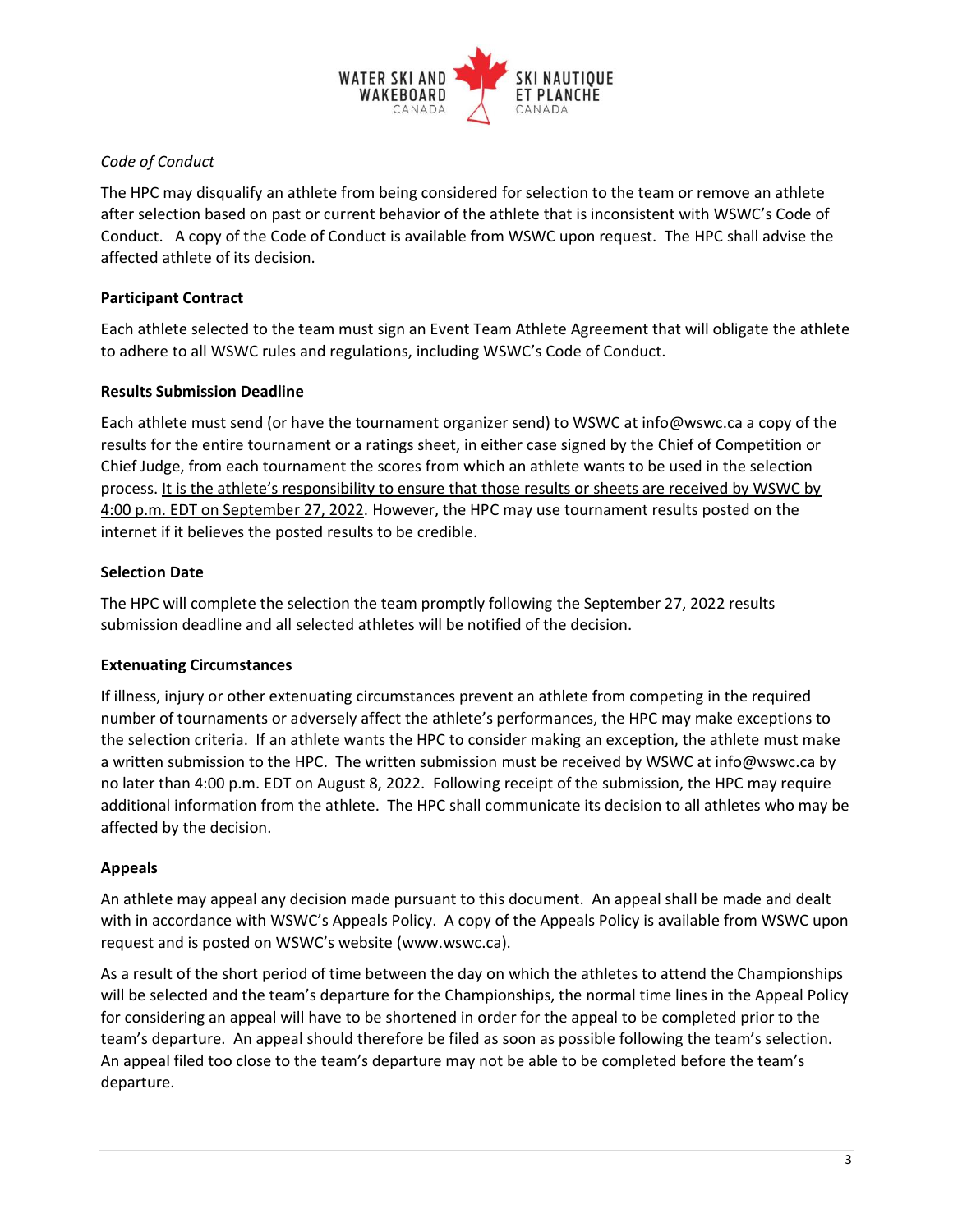

| <b>IWWF Overall Formulas</b>                            |                                                                                           |  |  |  |
|---------------------------------------------------------|-------------------------------------------------------------------------------------------|--|--|--|
| Slalom $1$ and Tricks                                   | athlete's score x 1000 ÷ Benchmark Score                                                  |  |  |  |
| Jump - Boys                                             | (athlete's score $-10$ ) x 1000 ÷ (Benchmark Score $-10$ )                                |  |  |  |
| Jump - Girls                                            | (athlete's score $-7$ ) x 1000 ÷ (Benchmark Score $-7$ )                                  |  |  |  |
| $1$ Slalom scores are based on the IWWF scoring system: | complete $13 m = 48$ buoys<br>complete $12 m = 54$ buoys<br>complete $11.25 m = 60$ buoys |  |  |  |

| <b>Benchmark Scores</b>                                          |            |                                                                                         |            |  |  |
|------------------------------------------------------------------|------------|-----------------------------------------------------------------------------------------|------------|--|--|
|                                                                  | Slalom $1$ | <b>Tricks</b>                                                                           | Jump       |  |  |
| <b>Boys</b>                                                      | TBD        | TBD                                                                                     | <b>TBD</b> |  |  |
| Girls                                                            | TBD        | <b>TBD</b>                                                                              | <b>TBD</b> |  |  |
| <sup>1</sup> Slalom scores are based on the IWWF scoring system: |            | complete $13 m = 48$ buoys<br>complete 12 m = 54 buoys<br>complete $11.25 m = 60$ buoys |            |  |  |